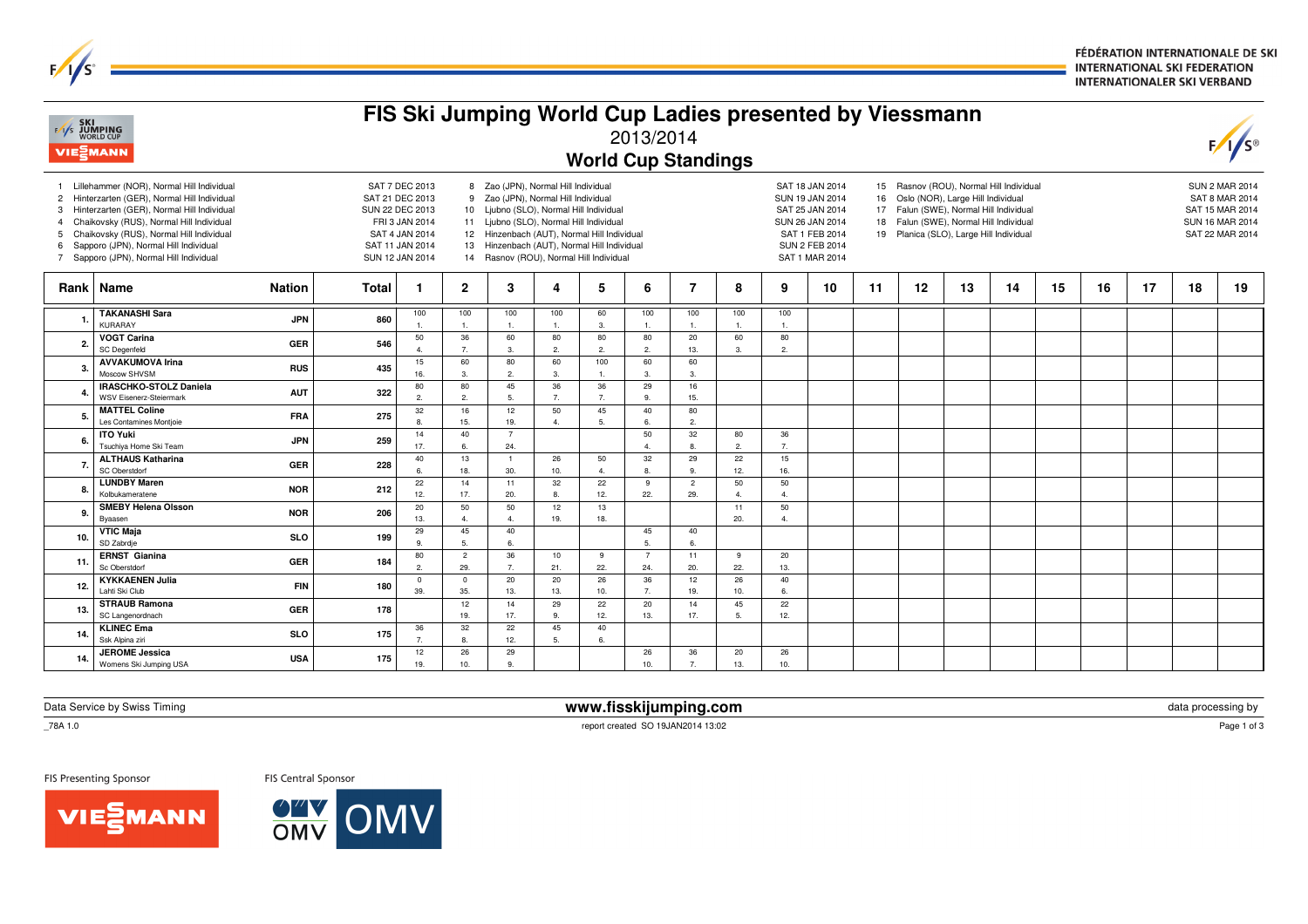

## **FIS Ski Jumping World Cup Ladies presented by Viessmann**

2013/2014

**World Cup Standings**

|     | Rank   Name<br><b>Nation</b>                                            | Total | -1                     | $\mathbf{2}$                   | 3                     | 4                     | 5                     | 6                      | 7                     | 8                     | 9                     | 10 | 11 | 12 | 13 | 14 | 15 | 16 | 17 | 18 | 19 |
|-----|-------------------------------------------------------------------------|-------|------------------------|--------------------------------|-----------------------|-----------------------|-----------------------|------------------------|-----------------------|-----------------------|-----------------------|----|----|----|----|----|----|----|----|----|----|
| 16. | <b>WINDMUELLER Bigna</b><br>SUI<br>SSC Toggenburg                       | 171   | 10<br>21.              | $\overline{0}$<br>32.          | $\mathbf 0$<br>38.    | 16<br>15.             | 24<br>11.             | 6<br>25.               | 15<br>16.             | 40<br>6.              | 60<br>3.              |    |    |    |    |    |    |    |    |    |    |
| 17. | <b>JAHR Line</b><br><b>NOR</b><br>Vikersund IF                          | 164   | 8<br>23.               | 7<br>24.                       | 24<br>11.             | 18<br>14.             | 18<br>14.             | 15<br>16.              | 24<br>11.             | 18<br>14.             | 32<br>8.              |    |    |    |    |    |    |    |    |    |    |
| 18. | <b>HENRICH Taylor</b><br>CAN<br>Altius Nordic ski club                  | 149   | 26<br>10.              | 22<br>12.                      | 32<br>8.              |                       |                       | 16<br>15.              | $\mathbf 0$<br>36.    | 24<br>11.             | 29<br>9.              |    |    |    |    |    |    |    |    |    |    |
| 19. | <b>GRAESSLER Ulrike</b><br><b>GER</b><br>VSC Klingenthal                | 115   | $\mathbf{3}$<br>28.    | 10<br>21.                      | 8<br>23.              |                       |                       | 12<br>19.              | 26<br>10.             | 32<br>8.              | 24<br>11.             |    |    |    |    |    |    |    |    |    |    |
| 19. | <b>CLAIR Julia</b><br><b>FRA</b><br>Xonrupt                             | 115   | 18<br>14.              | 20<br>13.                      | 9<br>22.              | 24<br>11.             | 14<br>17.             | 22<br>12.              | 8<br>23.              |                       |                       |    |    |    |    |    |    |    |    |    |    |
| 21. | <b>TANAKA Atsuko</b><br>CAN<br>Altius Nordic Ski Club                   | 113   | $\mathbf 0$<br>41.     | 9<br>22.                       | $\mathbf 0$<br>39.    |                       |                       | 24<br>11.              | 50<br>$\overline{4}$  | 12<br>19.             | 18<br>14.             |    |    |    |    |    |    |    |    |    |    |
| 22. | <b>RUNGGALDIER Elena</b><br><b>ITA</b><br><b>GS Fiamme Gialle</b>       | 110   | 16<br>15.              | $\overline{\mathbf{0}}$<br>31. | 15<br>16.             | 14<br>17.             | 18<br>14.             | 14<br>17.              | $\overline{1}$<br>30. | 16<br>15.             | 16<br>15.             |    |    |    |    |    |    |    |    |    |    |
| 23. | <b>LOGAR Eva</b><br><b>SLO</b><br>SD Zabrdje                            | 103   | 13<br>18.              | 18<br>14.                      | 13<br>18.             | 13<br>18.             | 32<br>8.              | 11<br>20.              | 3<br>28.              |                       |                       |    |    |    |    |    |    |    |    |    |    |
| 24  | <b>VAN Lindsey</b><br><b>USA</b><br>Womens Ski Jumping USA              | 101   | 9<br>22.               | 29<br>9.                       | 10<br>21.             |                       |                       | $^{\circ}$<br>32.      | 45<br>5.              | $\overline{0}$<br>38. | 8<br>23.              |    |    |    |    |    |    |    |    |    |    |
| 25. | <b>POZUN Katja</b><br><b>SLO</b><br>SK Zagorje                          | 92    | $5\overline{5}$<br>26. | 5<br>26.                       | 26<br>10.             | 22<br>12.             | 29<br>9.              | $5\phantom{.0}$<br>26. | $\overline{0}$<br>38. |                       |                       |    |    |    |    |    |    |    |    |    |    |
| 26. | <b>INSAM Evelyn</b><br><b>ITA</b><br>G.S. Fiamme Gialle                 | 82    | 11<br>20.              | $\overline{\mathbf{0}}$<br>39. | $\mathbf 0$<br>31.    | 15<br>16.             | 11<br>20.             | $\mathbf 0$<br>45.     | 9<br>22.              | 36<br>7.              | $\overline{0}$<br>31. |    |    |    |    |    |    |    |    |    |    |
| 27. | <b>HAEFELE Anna</b><br><b>GER</b><br>SC Willingen                       | 76    | $\mathbf{1}$<br>30.    | 15<br>16.                      | 16<br>15.             | $\mathbf{0}$<br>46.   | $\mathbf{0}$<br>33.   | 8<br>23.               | 10<br>21.             | 14<br>17.             | 12<br>19.             |    |    |    |    |    |    |    |    |    |    |
| 28. | <b>DOLEZELOVA Michaela</b><br>CZE<br>TJ Frenstat                        | 67    | $\mathbf 0$<br>31.     | 24<br>11.                      | 18<br>14.             | 6<br>25.              | 10<br>21.             | $\overline{0}$<br>36.  | 5<br>26.              | $\overline{0}$<br>33. | $\overline{4}$<br>27. |    |    |    |    |    |    |    |    |    |    |
| 29. | <b>ENGER Gyda</b><br><b>NOR</b><br>Hernes IL                            | 59    | $\mathbf 0$<br>32.     | $\overline{\mathbf{0}}$<br>36. | $\mathbf{3}$<br>28.   | 40<br>6.              | 15<br>16.             | $\mathbf 0$<br>35.     | $\mathbf 0$<br>33.    | $\overline{0}$<br>31. | $\overline{1}$<br>30. |    |    |    |    |    |    |    |    |    |    |
| 30. | <b>JOHNSON Alissa</b><br><b>USA</b><br>Womens Ski Jumping USA           | 54    | $\circ$<br>37.         | $\overline{1}$<br>30.          | $\overline{2}$<br>29. |                       |                       | 18<br>14.              | 18<br>14.             | $\overline{4}$<br>27. | 11<br>20.             |    |    |    |    |    |    |    |    |    |    |
| 31. | SEIFRIEDSBERGER Jacqueline<br><b>AUT</b><br>SC Waldzell-Oberoesterreich | 45    | 45<br>5.               | ngc                            |                       |                       |                       |                        |                       |                       |                       |    |    |    |    |    |    |    |    |    |    |
| 32. | <b>WATASE Ayumi</b><br><b>JPN</b><br>Ain Pharmaciez Ski Club            | 43    | $\mathbf 0$<br>45.     | 6<br>25.                       | ngc                   | $\overline{0}$<br>37. | 6<br>25.              | $\mathbf 0$<br>33.     | 22<br>12.             | 9<br>22.              | $\overline{0}$<br>38. |    |    |    |    |    |    |    |    |    |    |
| 33. | <b>IWABUCHI Kaori</b><br><b>JPN</b><br>Matsumoto University             | 40    | nqc                    | $\overline{\mathbf{0}}$<br>40. | ngc                   | $\overline{1}$<br>30. | $\overline{0}$<br>38. | $\mathbf 0$<br>37.     | $\overline{0}$<br>32. | 29<br>9.              | 10<br>21.             |    |    |    |    |    |    |    |    |    |    |
|     | <b>MALSINER Manuela</b><br><b>ITA</b><br>Ski Club gardena               | 36    | $\mathbf 0$<br>41.     | $\overline{0}$<br>48.          | $\mathbf 0$<br>44.    | 8<br>23.              | $\overline{2}$<br>29. | $\mathbf 0$<br>42.     | 6<br>25.              | $\overline{7}$<br>24. | 13<br>18.             |    |    |    |    |    |    |    |    |    |    |
| 35. | <b>WUERTH Svenja</b><br>GER<br>SV Baiersbronn                           | 35    | 24<br>11.              | 11<br>20.                      | $\mathbf 0$<br>35.    |                       |                       |                        |                       |                       |                       |    |    |    |    |    |    |    |    |    |    |
| 36. | <b>ROGELJ Spela</b><br><b>SLO</b><br>SSK Costella Ilirija               | 34    | $\overline{2}$<br>29.  | 8<br>23.                       | $\mathbf 0$<br>31.    |                       |                       | 11<br>20.              | 13<br>18.             |                       |                       |    |    |    |    |    |    |    |    |    |    |
| 36. | <b>BOGATAJ Ursa</b><br><b>SLO</b><br>SSK Costella ilirija               | 34    | $\overline{7}$<br>24.  | $\overline{4}$<br>27.          | $\mathbf 0$<br>37.    | 11<br>20.             | 12<br>19.             |                        |                       |                       |                       |    |    |    |    |    |    |    |    |    |    |

Data Service by Swiss Timing

 **www.fisskijumping.com**report created SO 19JAN2014 13:02

 $\mathsf{m}$  data processing by data processing by data  $\mathsf{p}_\mathsf{2002M}$ 

Page 2 of 3

 $F/\sqrt{s}$ 

 $\_78A 1.0$ 

FIS Presenting Sponsor

FIS Central Sponsor